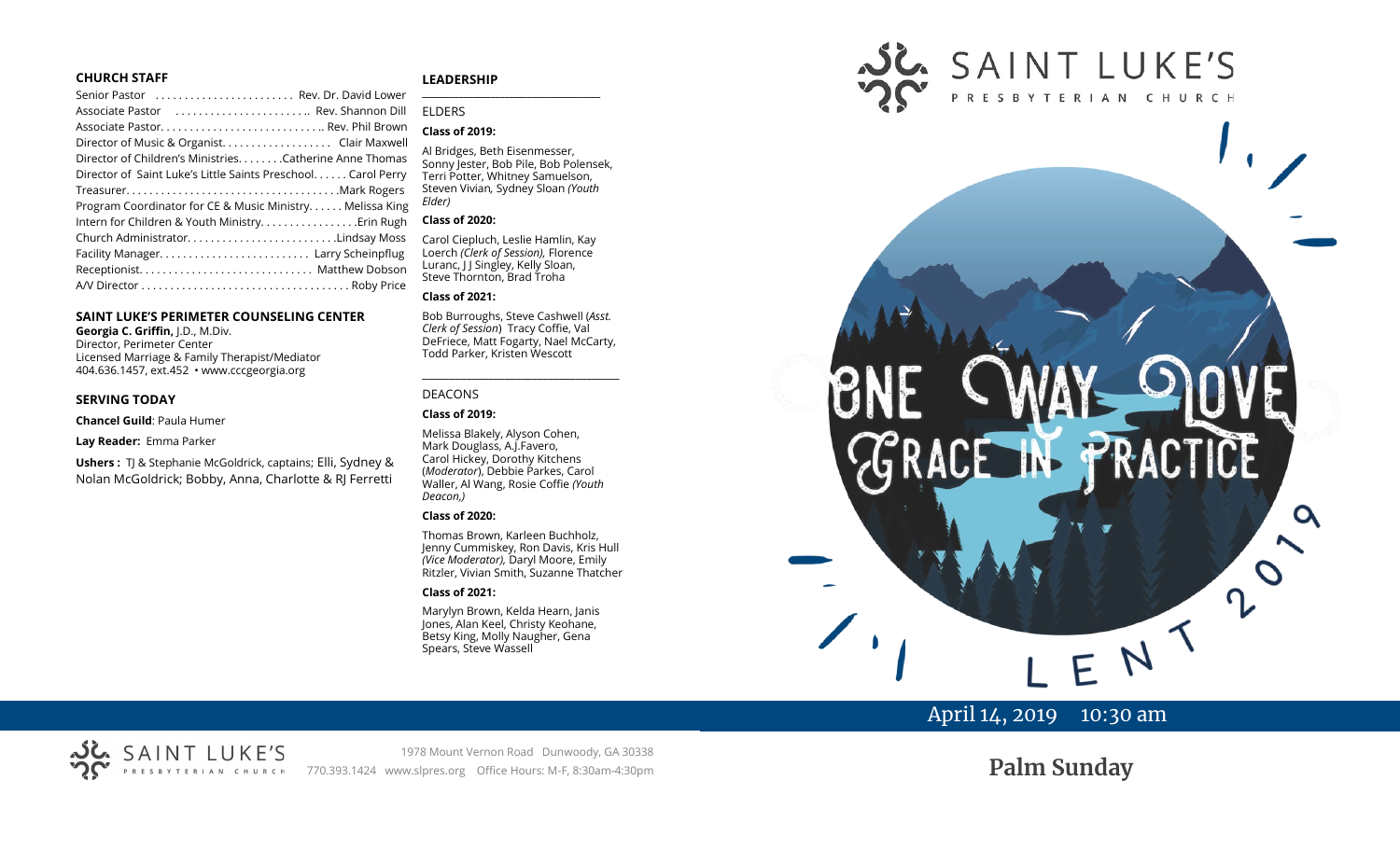

1978 Mount Vernon Road • Dunwoody, Georgia 30338 770.393.1424 • www.slpres.org

## **April 14, 2019**

Palm Sunday

## **Liturgical Color:** Purple

*Liturgical colors can orient us to the season of the church year and help to engage the sense of sight in worship. Purple marks the seasons of penitence and preparation, Advent and Lent.*

**Flowers:** *The flowers in the Sanctuary are given by Saralyn Hill, in loving memory of her late husband, Charles Lee Hill, Sr.*

# **SUNDAY SCHEDULE**

8:15am Chapel Communion Service 9:15am Sunday School 10:30am Sanctuary Worship Service *Nursery available at all services and Sunday School.* 

# MISSION

Responding to God's call and empowered by the Holy Spirit, we invite all to join us in knowing, serving, and sharing Jesus Christ here and around the world.

VISION

To be a beacon of faith, hope, and love– every member an active disciple in Christ's ministry.

# **WELCOME, GUESTS!**

**DURING** the Welcome, please print the requested information on the Friendship Pad and pass the Friendship Pad down the pew.

**AFTER** the worship service, please join us outside the Sanctuary where our Pastors or a church officer will be available to answer questions and provide you with a loaf of freshly-baked bread.

**FOR MORE** information about our programs, ministries or membership, please contact one of our Pastors at 770.393.1424, or visit our website: slpres.org.

# **THAT ALL MAY WORSHIP**

**ASSISTIVE** A hearing loop is accessible by switching hearing aids to T-coil. Also, large print hymnals and back cushions are available. Please contact an usher for further assistance.

**CHILDREN** are a precious part of our church family, and we welcome them in worship. Worship activity sheets and tactile activities are available on the blue Worship Carts in the back of the sanctuary. Each week, children are invited to walk up for an age-appropriate message during "Tell Us Our Story." After that time, they may remain in worship, go to Faithful Friends (K-2nd) or go to child care (PreK and younger).



**PALM SUNDAY BRUNCH & EGG HUNT—** Thanks to everyone who came out to enjoy our church-wide brunch and egg hunt this morning!

**TODAY! PALM SUNDAY PHOTOS—**Please visit the Saint Luke's "photo booth" TODAY! We'll have people on hand to get that perfect individual/couple/family photo for you AND Saint Luke's! We'll be using this opportunity – and photos – to update REALM, our online church directory.

**TONIGHT! GRADUATION DINNER —** All are invited to a church-wide dinner to honor Saint Luke's high school graduating seniors TONIGHT at 6 pm in the Great Hall. RSVP to melissaking@slpres.org.

### **FAMILY PROMISE VOLUNTEERS NEEDED—**

Saint Luke's will host Family Promise guests **April 21 - 29.** To volunteer, go to slpres.org and click the Volunteer tab or contact Beth Underhill at bunderhill.mail@gmail.com.

**FLOWER THE EASTER CROSS—** Celebrate Easter by covering our sanctuary cross with flowers! We will have plenty available, but you're also welcome to bring a bloom from your own yard.

**OWLS ON APRIL 23—** Join the Older, Wiser & Loving Seniors (OWLS) at 11:30 am on April 23! Senior Pastor David Lower will talk about his recent trip to the Holy Land.

## **SLPC BUILDING & GROUNDS WORK DAY—**

Please join us at 9 am Saturday, April 27, for a morning of window washing, spreading mulch, Columbarium pond cleaning, etc. Contact Val DeFriece at vdefr@aol.com with questions.

## **SAINT LUKE'S COLLEGE SCHOLARSHIP —**

Thanks to a generous gift from an anonymous donor, \$2,500 will be awarded to a Saint Luke's high school senior who is enrolling in an accredited four-year U.S. college. For details and application, go to slpres.org. Application deadline is April 14, 2019.

## **2019 VBS: WE NEED PAPER GROCERY**

**BAGS—** Please bring in paper grocery bags to be used on our VBS Safari. Drop them off in the CE office, room 136.

**2019 HABITAT HOUSE—** The work continues for six more Saturdays with a jump over Easter weekend and Memorial Day weekend. We need 15 volunteers for each work day! For more details or to volunteer, go to slpres.org.

**PRESBYTERIAN WOMEN BAKE SALE —** The PW have two types of mini loaves available for purchase, Lemonade and Carrot Cake. These delicious homemade treats are \$4 each and on sale in the lobby. Cash or checks accepted.

**PW SPRING GATHERING —** The Presbyterian Women's (PW) Annual Spring Gathering will be on May 6 at 6 pm. All women are invited to enjoy fellowship, potluck dinner, and worship service. Please register on the poster in the lobby. Questions? Contact Sandra DuBois at [sandradubois@bellsouth.net](mailto:sandradubois@bellsouth.net)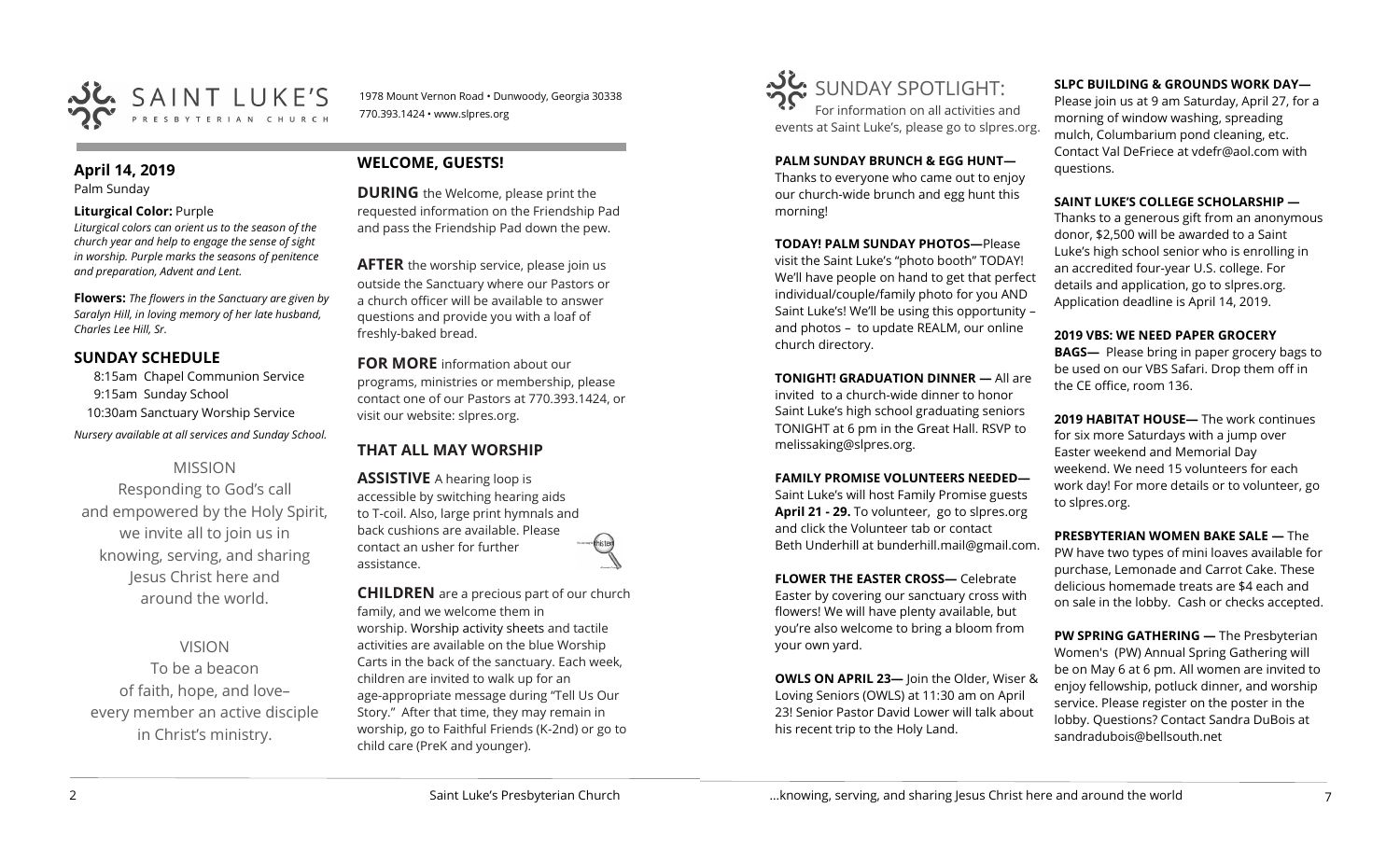



# **In Preparation for Worship**

"Rejoice greatly, O daughter Zion! Shout aloud, O daughter Jerusalem! Lo, your king comes to you; triumphant and victorious is he, humble and riding on a donkey, on a colt, the foal of a donkey." - Zechariah 9:9

## **Gathering Prayer**

**Prelude** Morning Procession *Cynthia Dobrinski* Festival Ringers

**Chiming of the Hour**

### **Welcome and Announcements**

## **Call to Worship\***

Leader: Hosanna! Blessed is the One who comes in the name of the Lord! **People: Hosanna! Rejoice for the Lord is in our midst.** Leader: He comes with joy and hope. **People: He comes to set us free from fear.** Leader: Hosanna! **People: Hosanna! Glory to God in the Highest Heaven. Amen.**

**Processional Hymn #197\*** Hosanna, Loud Hosanna

## **Call to Confession\***

Leader: The Lord be with you. **People: And also with you.**  Leader: Let us pray.

## **Prayer of Confession\***

**Merciful God, once again we add our voices to the throngs who, across the ages, have shouted "Hosanna!" at the coming of your Son. We ask your forgiveness when we find ourselves unable or unwilling to follow. May our songs, may our prayers, and may our gifts this morning reflect our deepest desire to be more than spectators. And in our lives, O God, may we truly be followers of your Son, the Savior.** *(Silence is kept for personal reflection.)*

Leader: Lord, in your mercy. **People: Hear our prayer. Amen.**

**Assurance of Forgiveness\***